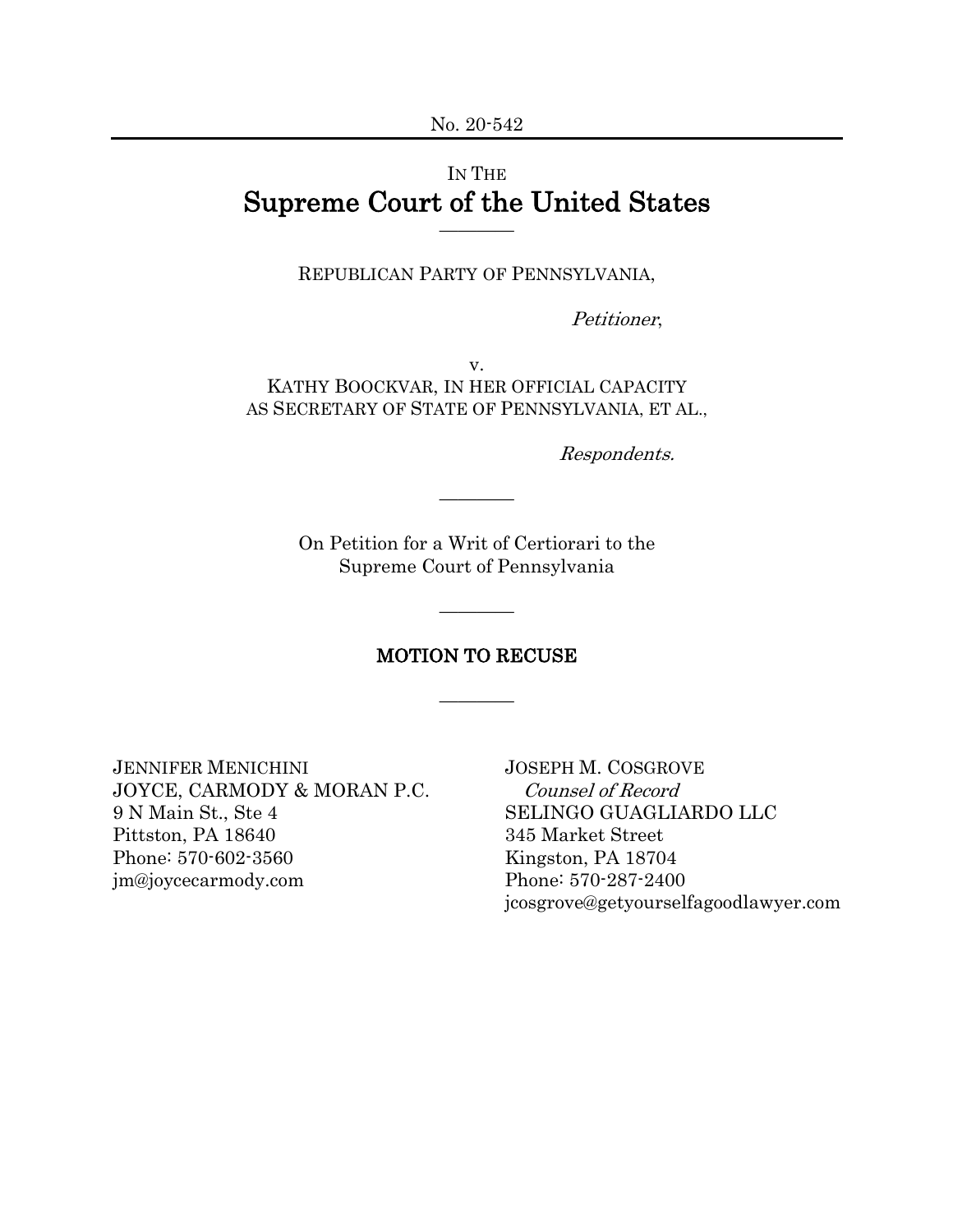# TABLE OF CONTENTS

| ARGUMENT                                                                                            |
|-----------------------------------------------------------------------------------------------------|
| I. THE DUE PROCESS CLAUSE OF THE FIFTH AMENDMENT<br>REQUIRES JUSTICE BARRETT TO RECUSE HERSELF FROM |
| II. JUSTICE BARRETT IS REQUIRED BY STATUTE TO RECUSE                                                |
|                                                                                                     |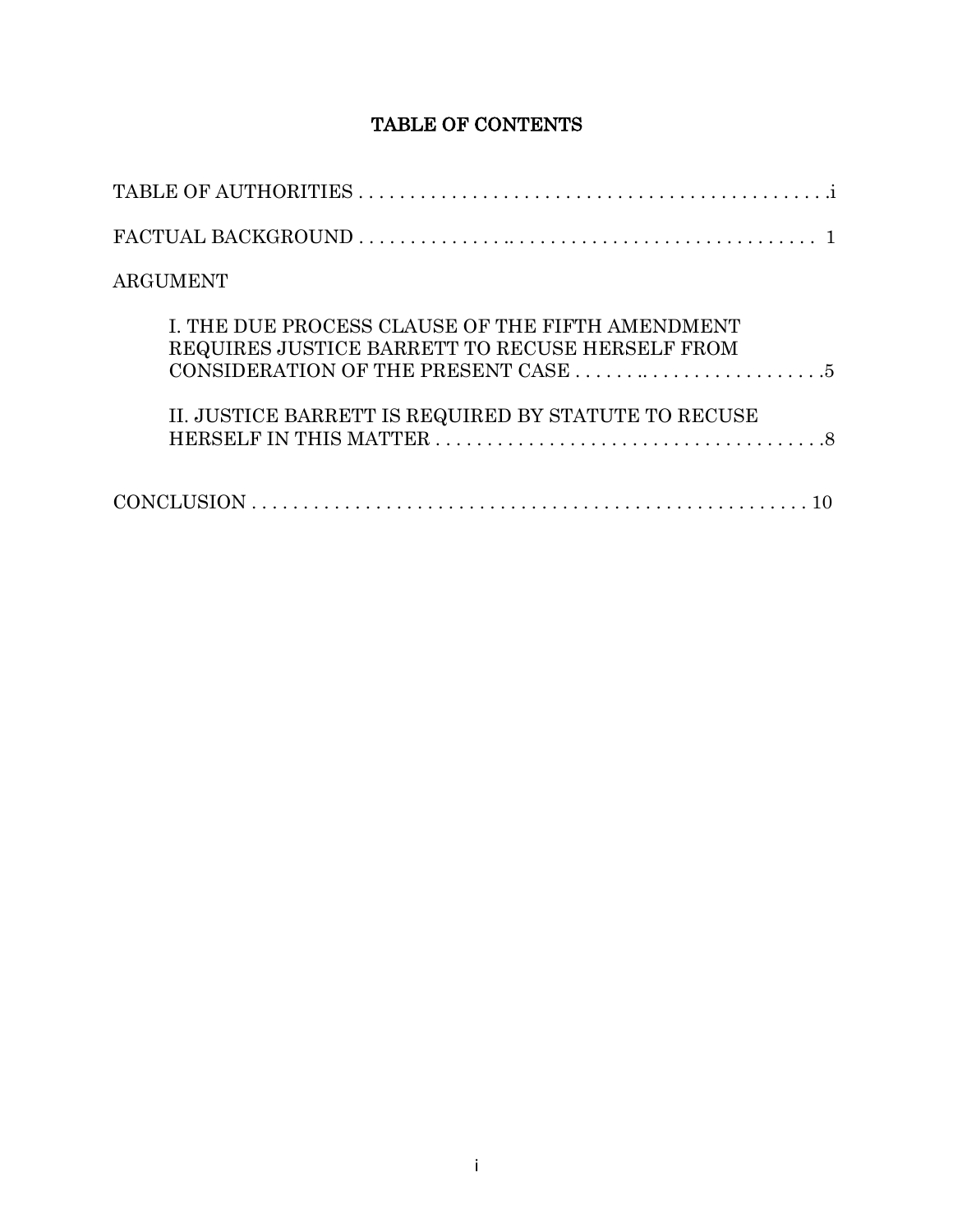# TABLE OF AUTHORITIES

### CASES:

| <i>Criss v. Union Sec. Ins. Co.</i> , 26 F. Supp. 3d 1161, 1163 (N.D. Ala. 2014) 7 |
|------------------------------------------------------------------------------------|
|                                                                                    |
|                                                                                    |
| <i>Potashnick v. Port City Const. Co.</i> , 609 F.2d 1101, 1111 (5th Cir. 1980) 8  |
|                                                                                    |
|                                                                                    |

# CONSTITUTIONAL PROVISIONS

# **STATUTES**

|--|

# WEB PAGES

Jonathan Adler, Should Justice Barrett Recuse from 2020 Election Litigation? The Volokh Conspiracy, Oct. 26, 2020, https://reason.com/2020/10/26/should-justicebarrett-recuse-from-2020-election-litigation/ (last visited October 27, 2020) . . . . . 4,5

Editorial Board, Booker is right: Barrett should recuse herself on election cases, Newark Star-Ledger, Sept. 29, 2020, https://www.nj.com/opinion/2020/09/booker-isright-barrett-should-recuse-herself-on-election-cases-editorial.html (last visited October 27, 2020) . . . . . . . . . . . . . . . . . . . . . . . . . . . . . . . . . . . . . . . . . . . . . . . . . . . . . .4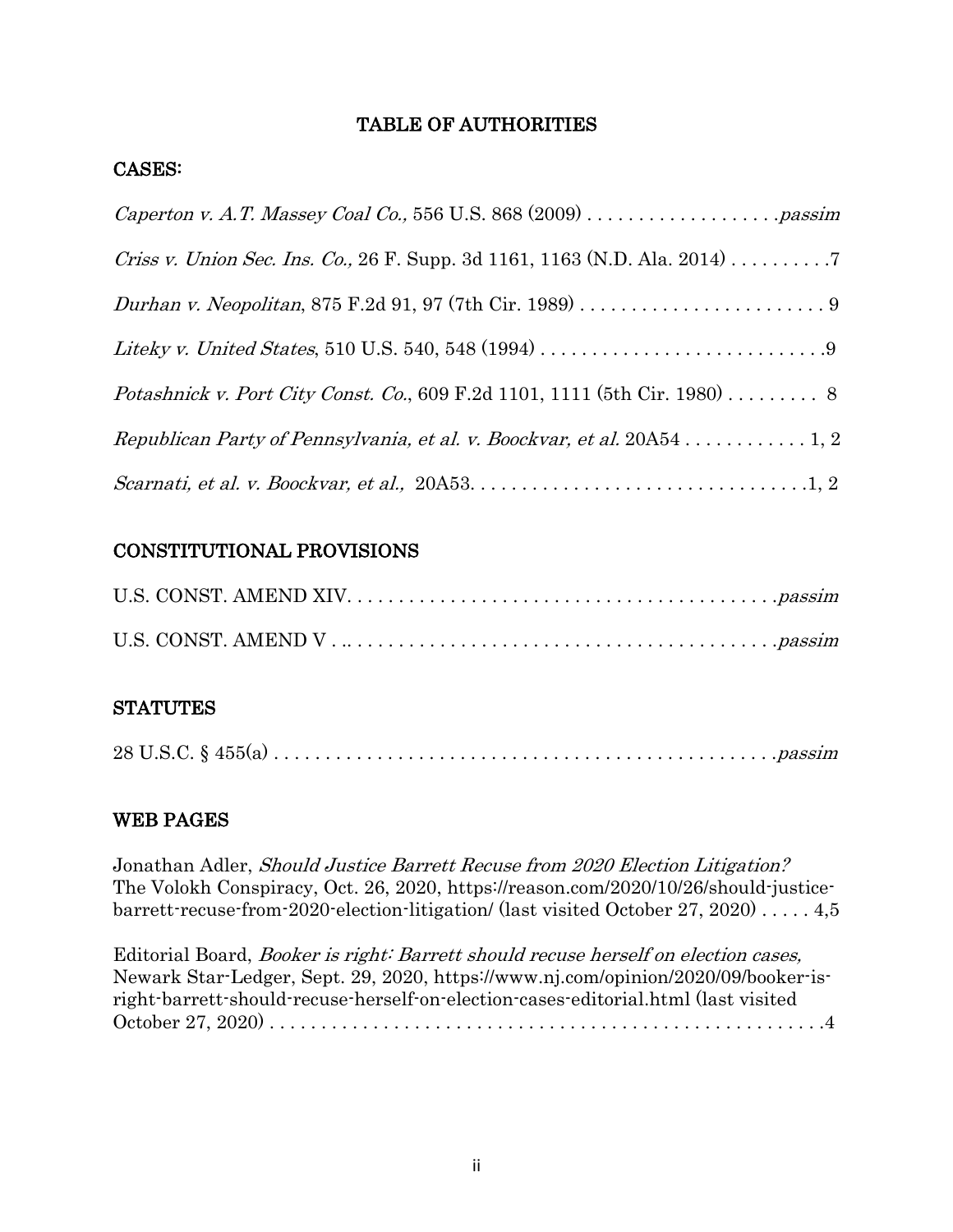Editorial Board, Judge Barrett must recuse herself in any election case, Newark Star-Ledger, Oct. 18, 2020, https://www.nj.com/opinion/2020/10/judge-barrett-mustrecuse-herself-in-any-election-case-editorial.html (last visited October 27, 2020) . . 4

James Hohmann, Trump says Supreme Court pick could decide election while refusing to commit to peaceful transfer of power, Washington Post, Sept. 24, 2020, https://www.washingtonpost.com/politics/2020/09/24/daily-202-trump-says-supremecourt-pick-could-decide-election-while-refusing-commit-peaceful-transfer-power/ (last visited October 27, 2020). . . . . . . . . . . . . . . . . . . . . . . . . . . . . . . . . . . . . . . . . . . . 3

| Renee Knake Jefferson, Why Amy Coney Barrett must recuse herself from election- |
|---------------------------------------------------------------------------------|
| <i>related cases, NY Daily News, Oct. 26, 2020,</i>                             |
| https://www.nydailynews.com/opinion/ny-oped-why-amy-coney-barrett-must-recuse-  |
| herself-from-election-relate-20201027-7ey4bf6b2ngd7e2sjm52pwsswe-               |
| story.html#nt=pf-double%20chain~unnamed-chain-1~feed-                           |
| driven%20flex%20feature~automated~sub-topic-feed-                               |
| 0~7EY4BF6B2NGD7E2SJM52PWSSWE~1~1~2~7~art%20yes (last visited October            |
|                                                                                 |

Mario Nicolais, Barrett must recuse from 2020 election cases, shield Supreme Court from Trump corruption, USA Today, Oct. 12, 2020, https://www.usatoday.com/story/opinion/2020/10/12/barrett-protect-supreme-courtrecuse-2020-election-cases-column/5915556002/ (last visited October 27, 2020) . . . .3

| Poll conducted for CNN – Question regarding Justice Barrett recusal            |
|--------------------------------------------------------------------------------|
| https://cdn.cnn.com/cnn/2020/images/10/07/rel12c.-.scotusaca.pdf (last visited |
|                                                                                |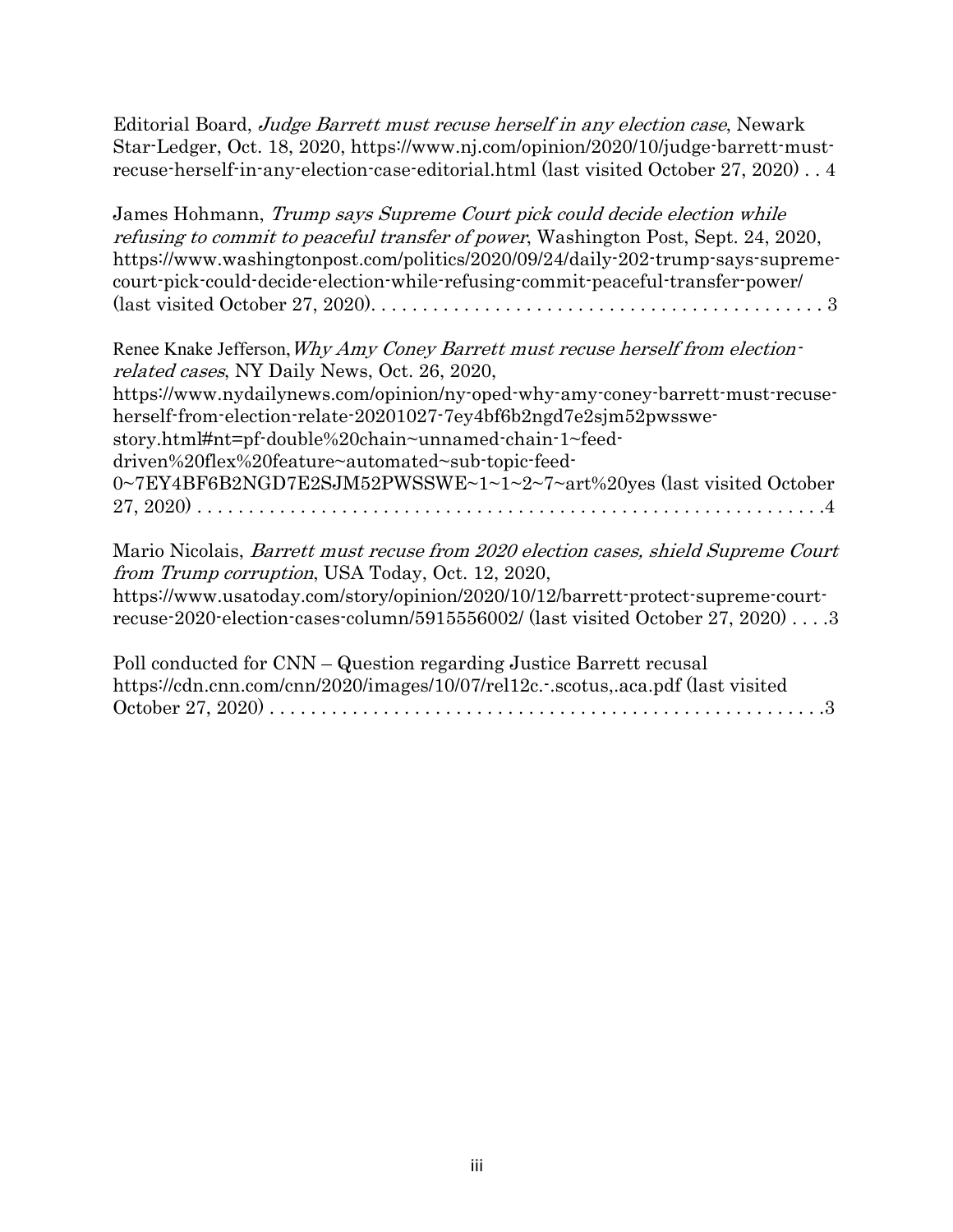Respondent Luzerne County Board of Elections respectfully moves for the recusal of Justice Amy Coney Barrett from this matter pursuant to Supreme Court Rule 21. This recusal is compelled since Justice Barrett's "impartiality might reasonably be questioned," 28 U.S.C. § 455, given the circumstances of her nomination and confirmation. Likewise, the Due Process Clause of the Fifth Amendment, U.S. Const. Amend V, requires recusal under these same circumstances.

#### FACTUAL BACKGROUND

Pending is the Petition for a Writ of Certiorari to the Supreme Court of Pennsylvania ("Petition") filed by the Republican Party of Pennsylvania ("RPP") challenging that Court's decision of September 17, 2020. Notably, this decision came one day before President Donald J. Trump nominated Justice Barrett to fill the seat of Justice Ruth Bader Ginsburg who died only eight days earlier.

The facts<sup>1</sup> relevant to consideration of the Petition have been before this Court since September 28, 2020 when RPP and the President Pro Tempore of the Pennsylvania Senate submitted Emergency Applications to Justice Alito seeking a stay of the Pennsylvania court's mandate. See Scarnati, et al. v. Boockvar, et al., 20A53, and Republican Party of Pennsylvania, et al. v. Boockvar, et al. 20A54.

<sup>&</sup>lt;sup>1</sup> Given the emergent circumstances created by the COVID-19 pandemic, the Pennsylvania Supreme Court ordered that mail-in ballots validly cast and postmarked by Election Day must be counted if received on or before 5:00 P.M. on November 6, 2020. If the envelopes containing these ballots do not contain a postmark or if the postmark is illegible, the ballots are nonetheless presumed to be valid unless a preponderance of evidence proves otherwise.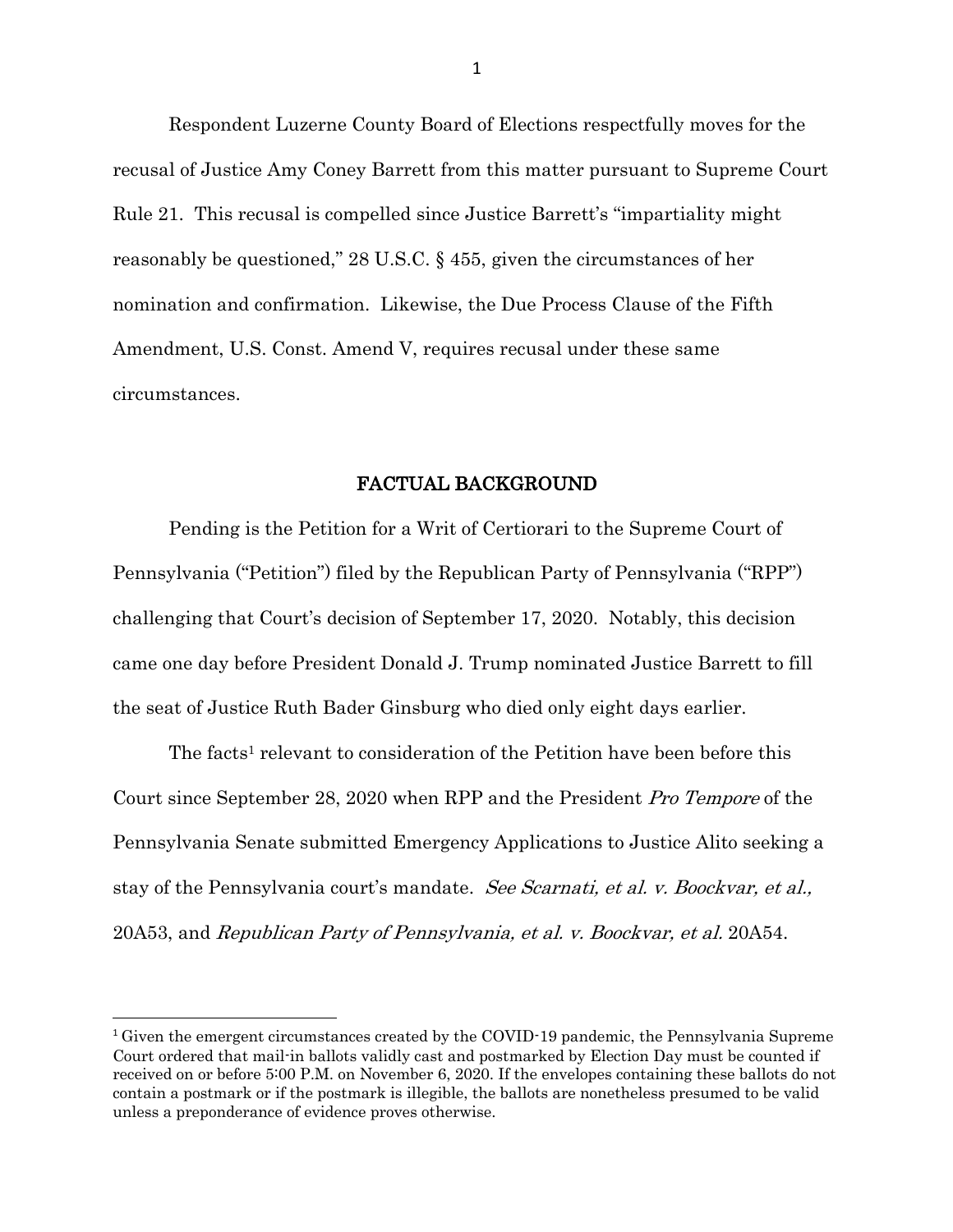Justice Alito referred the applications to the Court, which were denied on October 19, 2020, three weeks after they were filed. Justice Thomas, Justice Alito, Justice Gorsuch and Justice Kavanaugh indicated they would grant each application.

On October 23, 2020, at 9:08 P.M., undersigned counsel was served a copy of the Petition via email. This was less than 12 hours after the Senate Judiciary Committee voted to favorably report Justice Barrett's nomination to the full Senate. After voting to limit debate on the nomination, the Senate confirmed Justice Coney Barrett on October 26, 2020. That evening, Justice Thomas administered the Constitutional oath to Justice Barrett in a special ceremony arranged and attended by President Trump at the south entrance to the White House. Upon taking the Judicial Oath today, Justice Barrett will now assume her place as the "103rd Associate Justice of the Supreme Court of the United States." https://www.supremecourt.gov/ (last visited October 27, 2020).

The nomination and confirmation of a Supreme Court justice this close to a presidential election is unprecedented.2 As concerning as that is, what is even more troubling is the language President Trump has used in consideration of this nomination, linking it directly to the electoral season at hand, with implications for his own re-election, as seen in this example:

[]Trump predicted that the Supreme Court will be called upon to determine the winner of the presidential election and that whomever he nominates on Saturday to replace the late justice Ruth Bader Ginsburg might cast the

2

<sup>&</sup>lt;sup>2</sup> President Eisenhower made a recess appointment of William J. Brennan to the Court shortly before the presidential election of 1956. After re-election, Eisenhower, a Republican, then nominated Justice Brennan, a Democrat, early in 1957.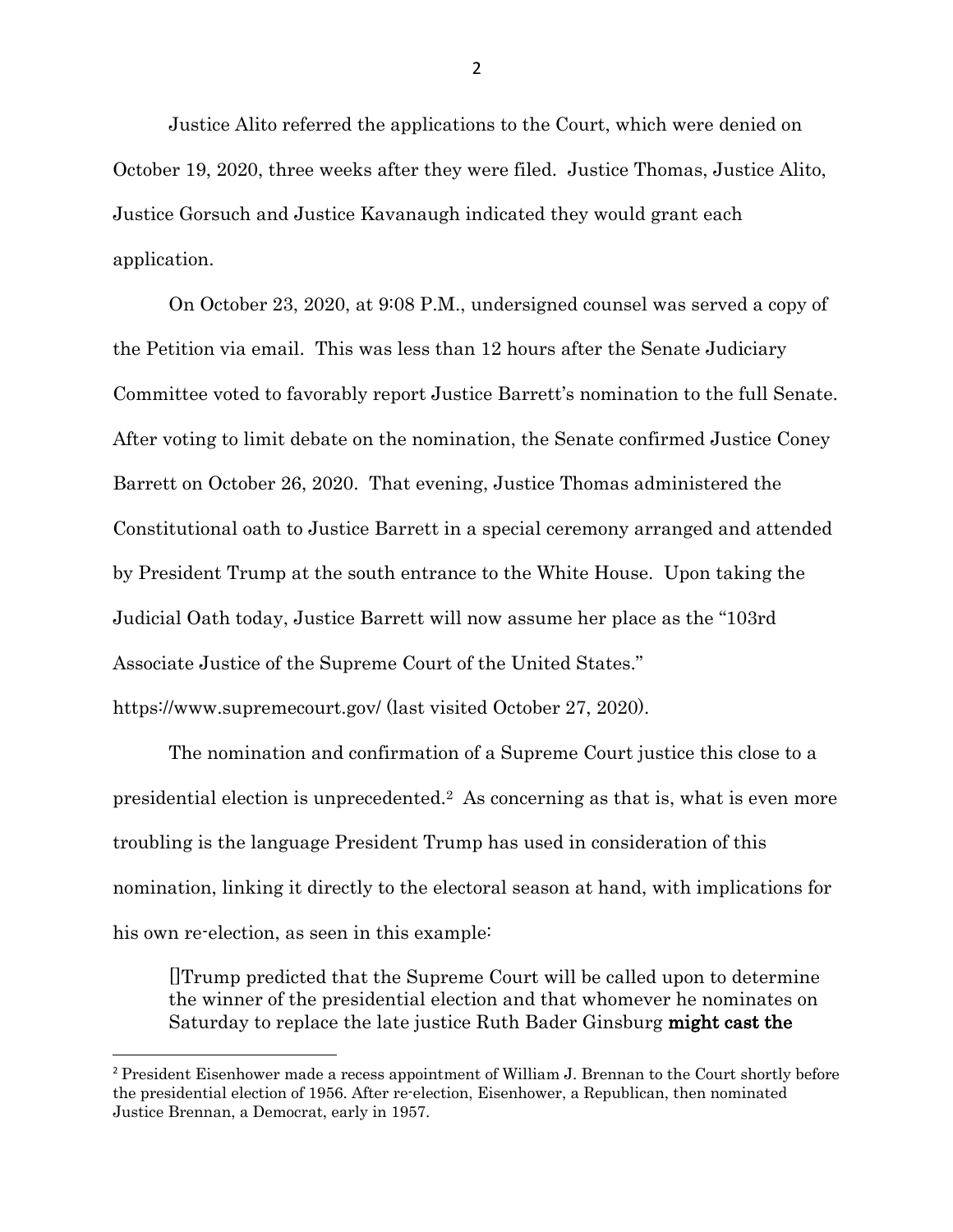decisive vote in his favor. … "I think this will end up in the Supreme Court. And I think it's very important that we have nine justices," Trump said. "It's better if you go before the election, because I think this scam that the Democrats are pulling  $-$  it's a scam  $-$  the scam will be before the United States Supreme Court. And I think having a 4-4 situation is not a good situation."

James Hohmann, Trump says Supreme Court pick could decide election while refusing to commit to peaceful transfer of power, Washington Post, Sept. 24, 2020, https://www.washingtonpost.com/politics/2020/09/24/daily-202-trump-says-supremecourt-pick-could-decide-election-while-refusing-commit-peaceful-transfer-power/ (last visited October 27, 2020)(emphasis added).

Against this backdrop, and in the aftermath of Justice Barrett's nomination, a public poll reflected significant concern with her presiding over matters related to the presidential election. The poll, conducted by research firm SSRS on behalf of CNN, asked whether Justice Barrett "should or should not promise to recuse herself from any cases which could affect the outcome of this year's presidential election." Of the respondents, 56% said that Justice Barrett should recuse herself from such matters, while 34% said she should not (10% had no opinion).

https://cdn.cnn.com/cnn/2020/images/10/07/rel12c.-.scotus,.aca.pdf (last visited October 27, 2020). While constitutional matters certainly cannot be governed by public polling, this example does offer a glimpse into a concern about the "appearance" which Justice Barrett's presiding in the present matter entails. So do a variety of editorial and op-ed pieces published in the weeks since her nomination. See, e.g., Mario Nicolais, Barrett must recuse from 2020 election cases, shield Supreme Court from Trump corruption, USA Today, Oct. 12, 2020,

https://www.usatoday.com/story/opinion/2020/10/12/barrett-protect-supreme-courtrecuse-2020-election-cases-column/5915556002/ (last visited October 27, 2020);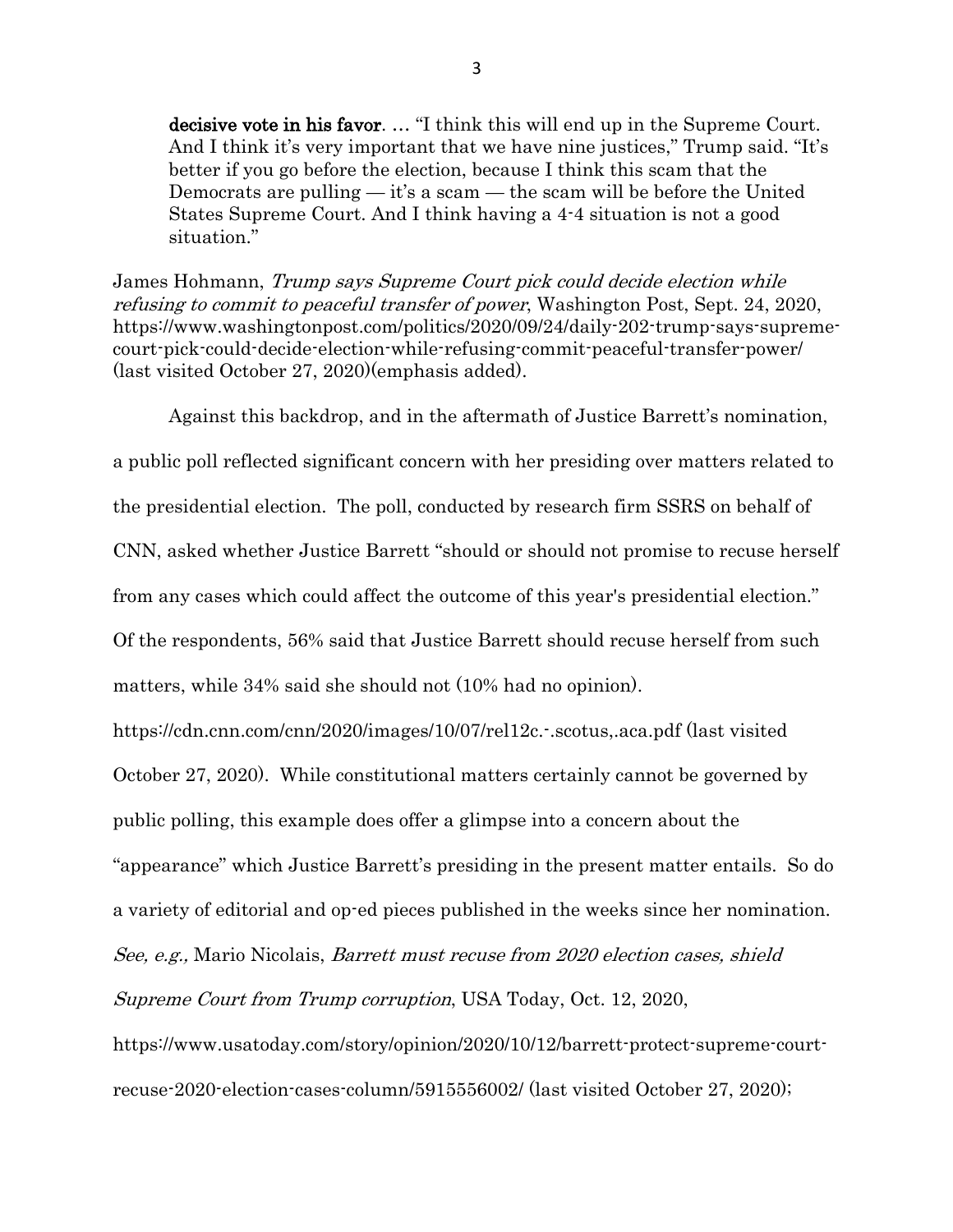Editorial Board, Judge Barrett must recuse herself in any election case, Newark Star-Ledger, Oct. 18, 2020, https://www.nj.com/opinion/2020/10/judge-barrett-mustrecuse-herself-in-any-election-case-editorial.html (last visited October 27, 2020); Editorial Board, Booker is right: Barrett should recuse herself on election cases, Newark Star-Ledger, Sept. 29, 2020, https://www.nj.com/opinion/2020/09/booker-isright-barrett-should-recuse-herself-on-election-cases-editorial.html (last visited October 27, 2020); Renee Knake Jefferson, Why Amy Coney Barrett must recuse herself from election-related cases, NY Daily News, Oct. 26, 2020,

https://www.nydailynews.com/opinion/ny-oped-why-amy-coney-barrett-must-recuse-

herself-from-election-relate-20201027-7ey4bf6b2ngd7e2sjm52pwsswe-

story.html#nt=pf-double%20chain~unnamed-chain-1~feed-

driven%20flex%20feature~automated~sub-topic-feed-

0~7EY4BF6B2NGD7E2SJM52PWSSWE~1~1~2~7~art%20yes (last visited October 27, 2020).

Professor Jonathan Adler of Case Western Reserve University School of Law, who does not believe Justice Barrett's recusal is necessary, recognizes it may nonetheless be prudent, especially in light of the President's unfortunate comments:

President Trump's own norm-breaking behavior may justify a departure from the traditional norms of recusal. His repeated comments about the role of courts in the election—and the Supreme Court and his nominee in particular—are high-profile that they might create the sort of appearance problem that the recusal rules are designed to address. Simple prudence may counsel recusal in a special case like this. After all, we've never had a justice confirmed in the midst of an election before.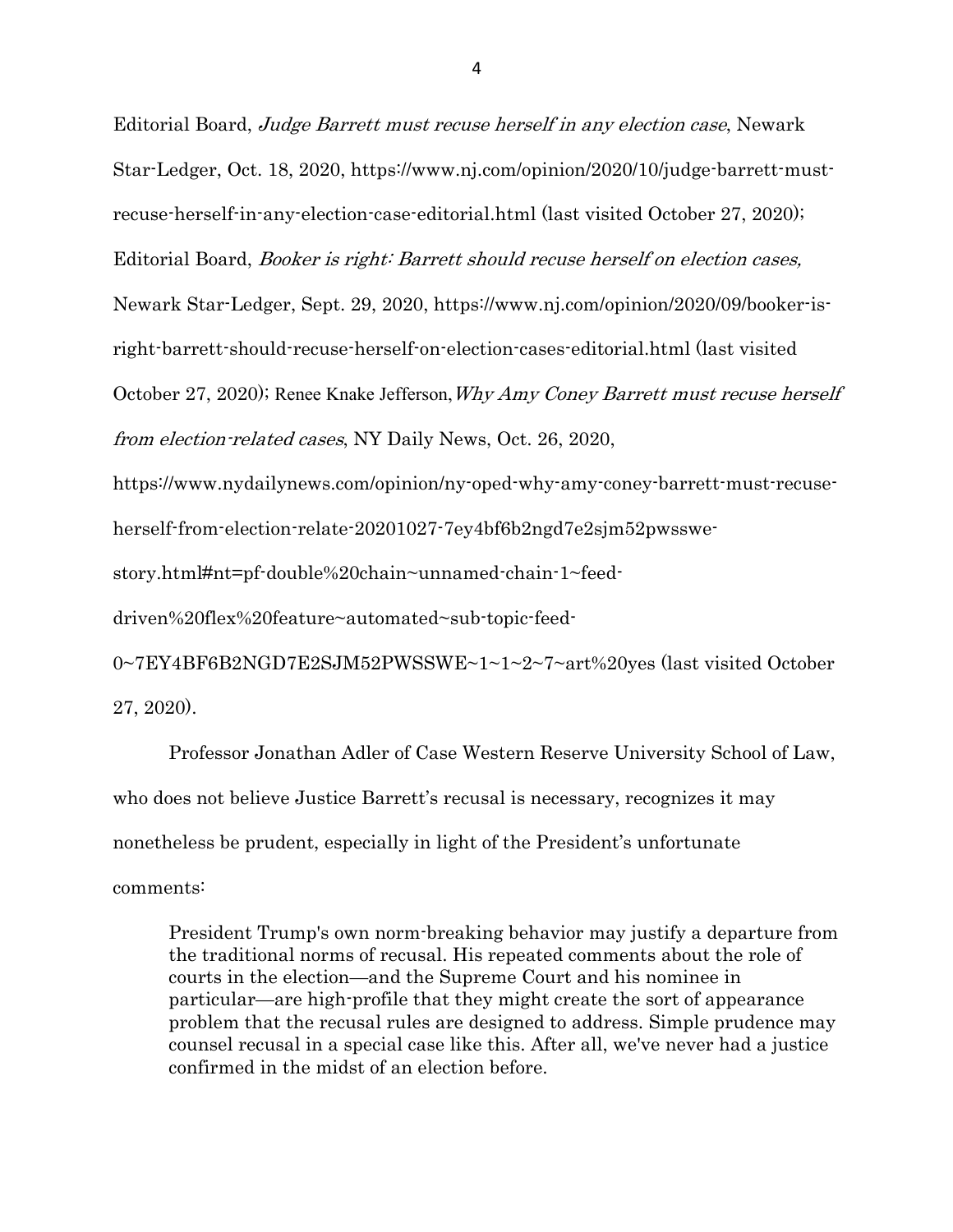Jonathan Adler, Should Justice Barrett Recuse from 2020 Election Litigation? The Volokh Conspiracy, Oct. 26, 2020, https://reason.com/2020/10/26/should-justicebarrett-recuse-from-2020-election-litigation/ (last visited October 27, 2020).

All of this raises a terrible "appearance" problem which can only engulf the Supreme Court in a political stew with poisonous consequences for the

independence and perceived integrity of the judiciary.

#### ARGUMENT

#### I. THE DUE PROCESS CLAUSE OF THE FIFTH AMENDMENT REQUIRES JUSTICE BARRETT TO RECUSE HERSELF FROM CONSIDERATION OF THE PRESENT CASE.

In *Caperton v. A.T. Massey Coal Co.*, 556 U.S. 868 (2009), the Supreme Court addressed the Due Process concerns implicated in a request for judicial recusal. Caperton involved the election of a justice to the Supreme Court of Appeals of West Virginia in 2004. Two years earlier, a jury had returned a verdict against A.T. Massey Coal Co. in the amount of \$50 million. Massey's chairman contributed more than \$3 million in support of a candidate who, if successful, would likely preside over the appeal of that verdict. Indeed, the candidate was successful, and after denying a motion to recuse, joined an opinion of the Supreme Court of Appeals which overturned the verdict.

The Supreme Court granted certiorari to address the Due Process implications raised by the refusal to recuse in a matter where such significant expenditures were made in support of the now-presiding justice. In reversing, the Court examined several factors which have particular relevance to the present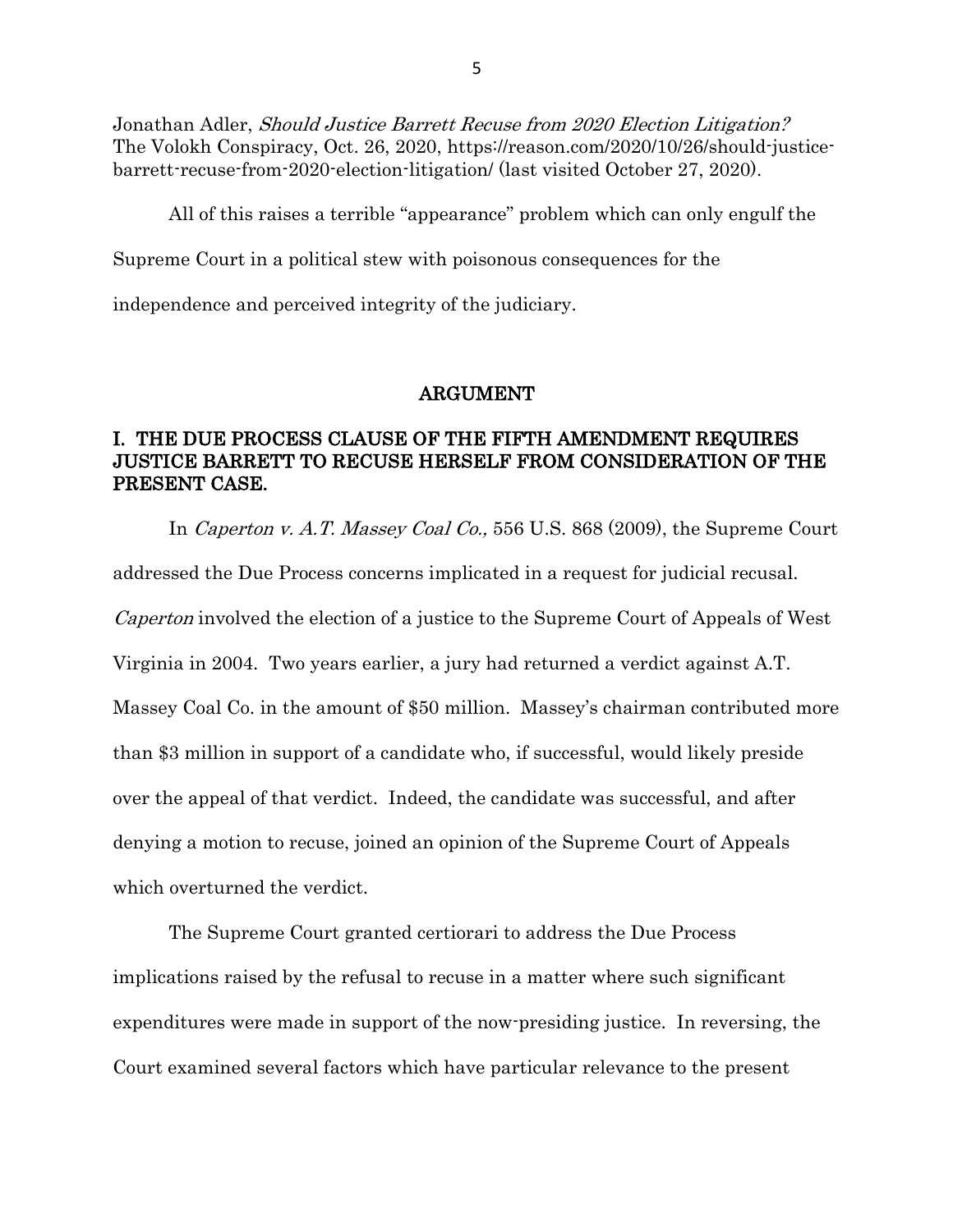motion. At the outset, noting "[t]he difficulties of inquiring into [a judge's] actual bias," the Court recognized "the need for objective rules" in applying due process analysis to a recusal question. Id. at 884. Indeed, the Court stated that it was not "determin[ing] whether there was actual bias," as it also acknowledged that the justice in question "conducted a probing search into his actual motives and inclinations [and] found none to be improper." *Id.* at 882. Accordingly, it was not the justice's own beliefs, nor even the **presence** of actual bias which mattered, but instead, the "objective **risk** of actual bias that required [the justice's] recusal." Id. at 886 (emphasis added).

What was most important in *Caperton*, and which is precisely relevant here, was the Court's "conclusion" that there is a serious  $\textit{risk}$  of actual bias – based on objective and reasonable perceptions – when a person with a personal stake in a particular case had a significant and disproportionate influence in placing the judge on the case…" Id. at 884 (emphasis added). Accordingly, applying these objective considerations to the question posed, the Court found the justice's refusal to disqualify himself violated the Due Process Clause of the Fourteenth Amendment. U.S. Const. Amend. XIV.

Moreover, the Court observed that specific factors exacerbated the Due Process violation (namely, the timing of these factors) and sealed the requirement for recusal:

The temporal relationship between the campaign contributions, the justice's election and the pendency of the case is also critical. It was reasonably foreseeable, when the campaign contributions were made, that the pending case would be before the newly elected justice. … Although there is no

6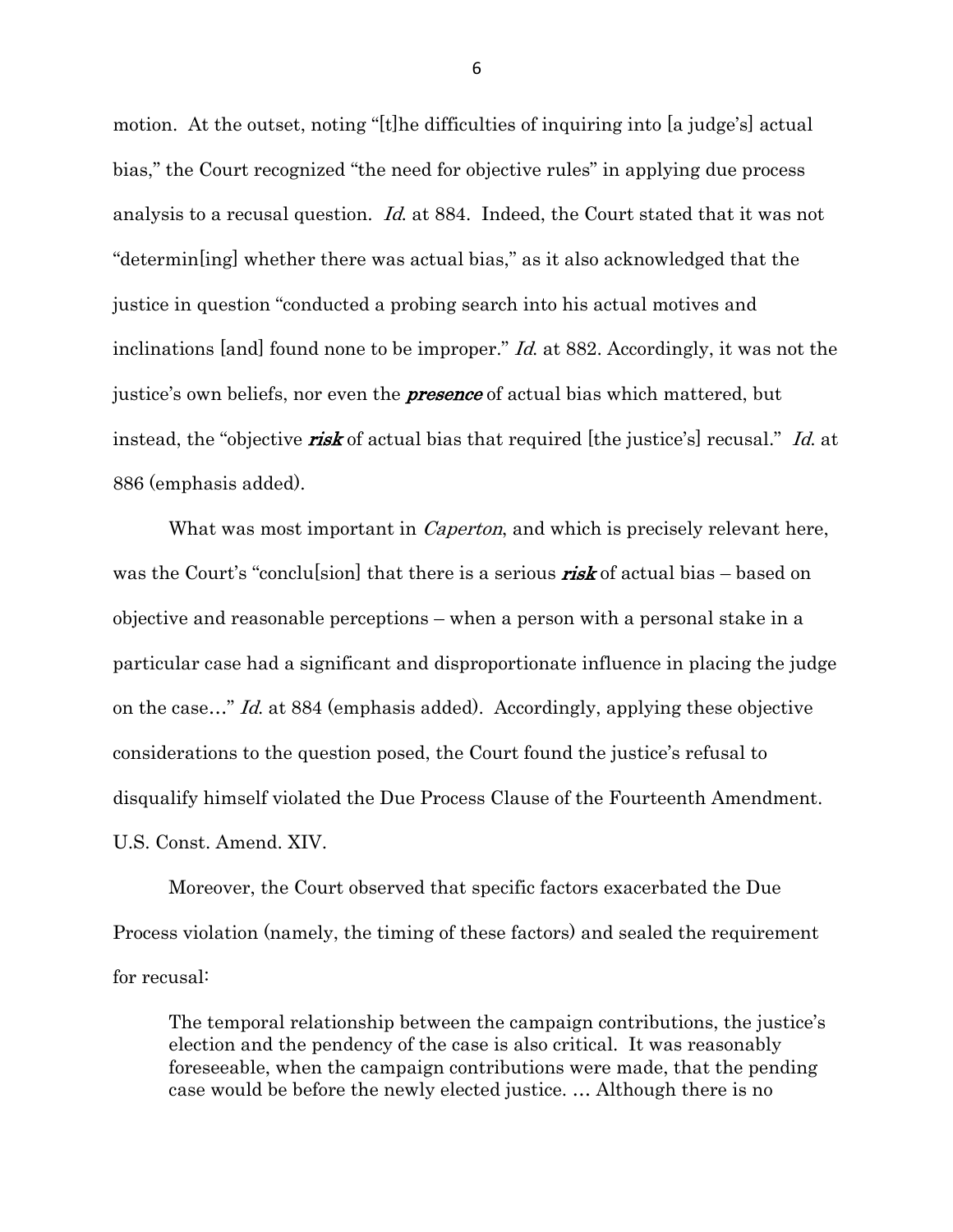allegation of a *quid pro quo* agreement, the fact remains that [the Massey executive's] extraordinary contributions were made at a time when he had a vested stake in the outcome. Just as no man is allowed to be a judge in his own cause, similar fears of bias can arise when – without the consent of the other parties – a man chooses the judge in his own cause.

Id. at 886.

The present circumstances mirror those in *Caperton* to such a significant degree that there can be little doubt about the Due Process<sup>3</sup> implications of Justice Barrett's participation in the consideration of this matter. "The temporal relationship between [President Trump's nomination of Justice Barrett], the [J]ustice's [confirmation] and the pendency of the [present] case [which is relevant to the President's re-election campaign] is also critical." Id. President Trump's statements quite clearly indicate that he wanted to "choose[] the judge in his own [electoral] cause," which Justice Barrett's confirmation only eight days before the election and in the midst of this election case (with presumably others to follow) accomplishes the President's goal. It is of little importance what Justice Barrett's own searing examination of her subjective views are or may be regarding any potential bias she may or may not harbor in considering this case. She has been placed in a position not of her own making but one in which disqualification is constitutionally mandated.

The law has long understood "the universally recognized legal maxim, *nemo* judex in causa sua, ['no one may be his own judge']." Criss v. Union Sec. Ins. Co., 26 F. Supp. 3d 1161, 1163 (N.D. Ala. 2014). Caperton adds an important annex:

<sup>&</sup>lt;sup>3</sup> While *Caperton*, as a state matter, involved the Fourteenth Amendment, the Fifth Amendment's Due Process Clause offers no different analysis to the instant case.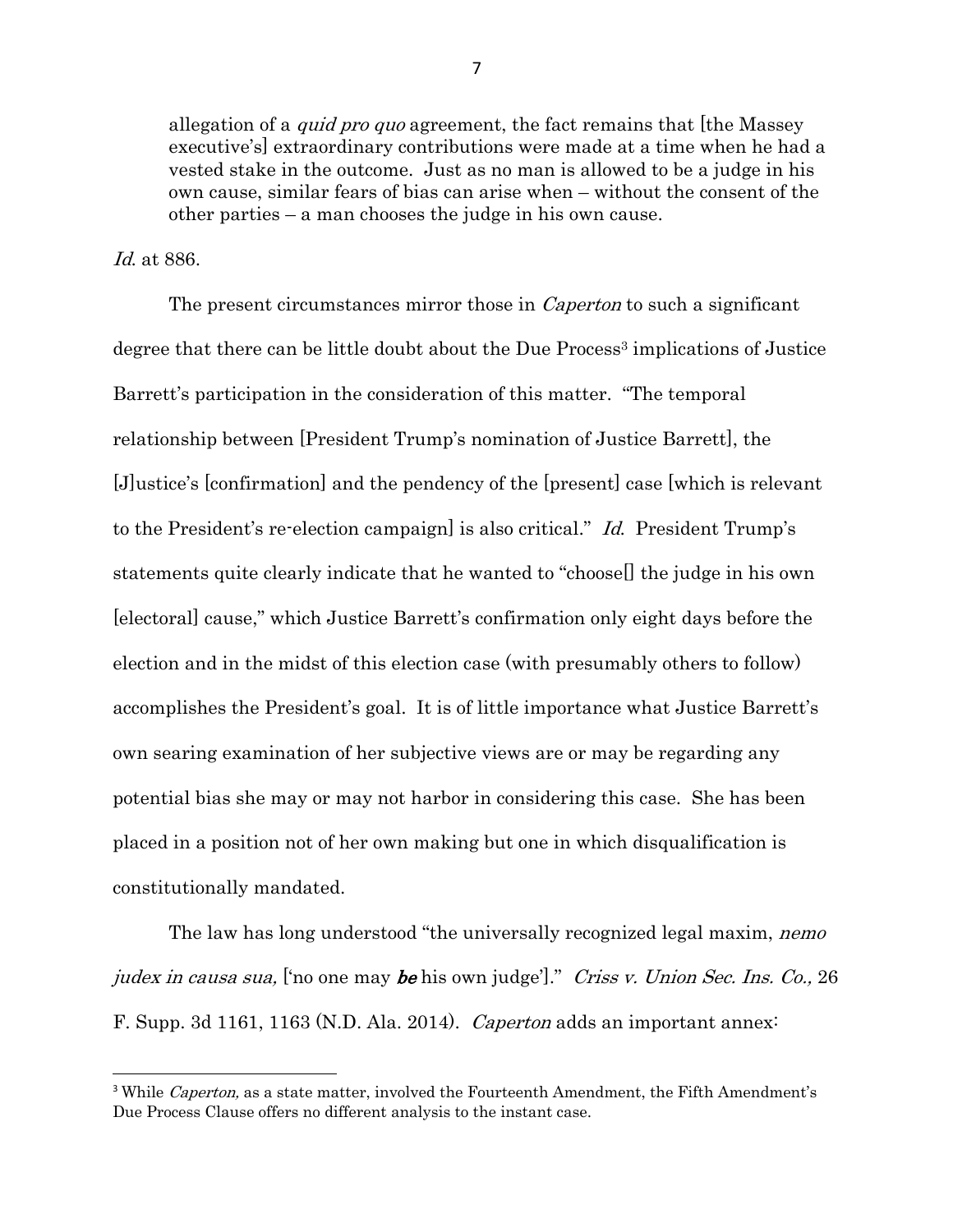*improprium eligere vestri iudici* – "no one may *choose* his own judge." The present case is one of utmost important to the President's re-election bid. Just as President Trump has placed Justice Barrett on the Supreme Court with whatever hope or expectation he may have, he has also imposed on her the duty to recuse herself in this case. Her integrity and the integrity of this Court cannot tolerate any other choice.

### II. JUSTICE BARRETT IS REQUIRED BY STATUTE TO RECUSE HERSELF IN THIS MATTER.

The Judicial Code which governs the conduct of federal judges and justices is

quite clear:

Any justice, judge or magistrate of the United States shall disqualify himself [or herself] in any proceeding in which his [or her] impartiality might reasonably be questioned.

28 U.S.C. § 455(a).

Not unlike the analysis involved in the Due Process question, supra, this

section of the Judicial Code:

focuses on the appearance of impartiality, as opposed to the existence in fact of any bias or prejudice, a judge faced with a potential ground for disqualification ought to consider how his participation in a given case looks to the average person on the street. Use of the word "might" in the statute was intended to indicate that disqualification should follow if the reasonable man, were he to know all the circumstances, would harbor doubts about the judge's impartiality.

Potashnick v. Port City Const. Co., 609 F.2d 1101, 1111 (5th Cir. 1980).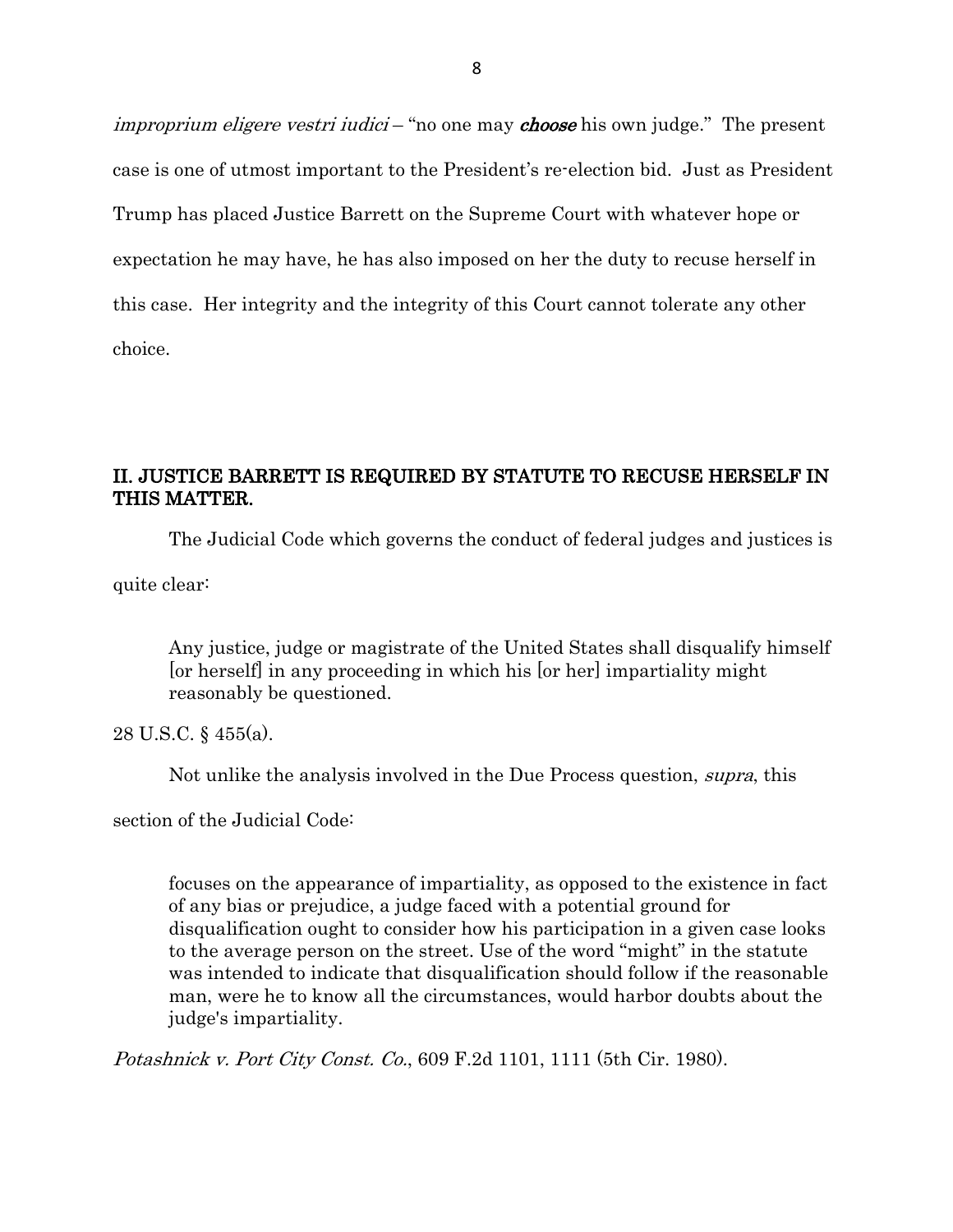Likewise, as Justice Scalia wrote in *Liteky v. United States*, 510 U.S. 540, 548 (1994), recusal questions posed under § 455 are "to be evaluated on an objective basis, so that what matters is not the reality of bias or prejudice but its appearance. Quite simply and quite universally, recusal was required whenever 'impartiality might reasonably be questioned.'" (emphasis in original).

In the present case, terms like "average person on the street," or "reasonable man (or woman)," or "impartiality might reasonably be questioned," are all implicated in the present motion. As noted above, public polling, editorials, news columns, and the persistent presidential expressions melding Justice Barrett's placement on the Court with the electoral season can do nothing other than raise the quite "reasonabl[e] question[]" as to the "impartiality" of someone in Justice Barrett's shoes when considering cases as essential as the one at issue here.

It is clear that the present motion comes at an inopportune time for Justice Barrett, this being her first day as an Associate Justice. But this motion must be made now and acted upon favorably. Aside from the merits of the underlying petition seeking certiorari, there are raw procedural considerations instantly. Any action on these which includes Justice Barrett's participation could be catastrophic to the delicate foundation of integrity and public confidence upon which the judiciary sits. "Once a judge whose impartiality toward a particular case may reasonably be questioned presides over that case, the damage to the integrity of the system is done." *Durhan v. Neopolitan*, 875 F.2d 91, 97 (7th Cir. 1989). That must

9